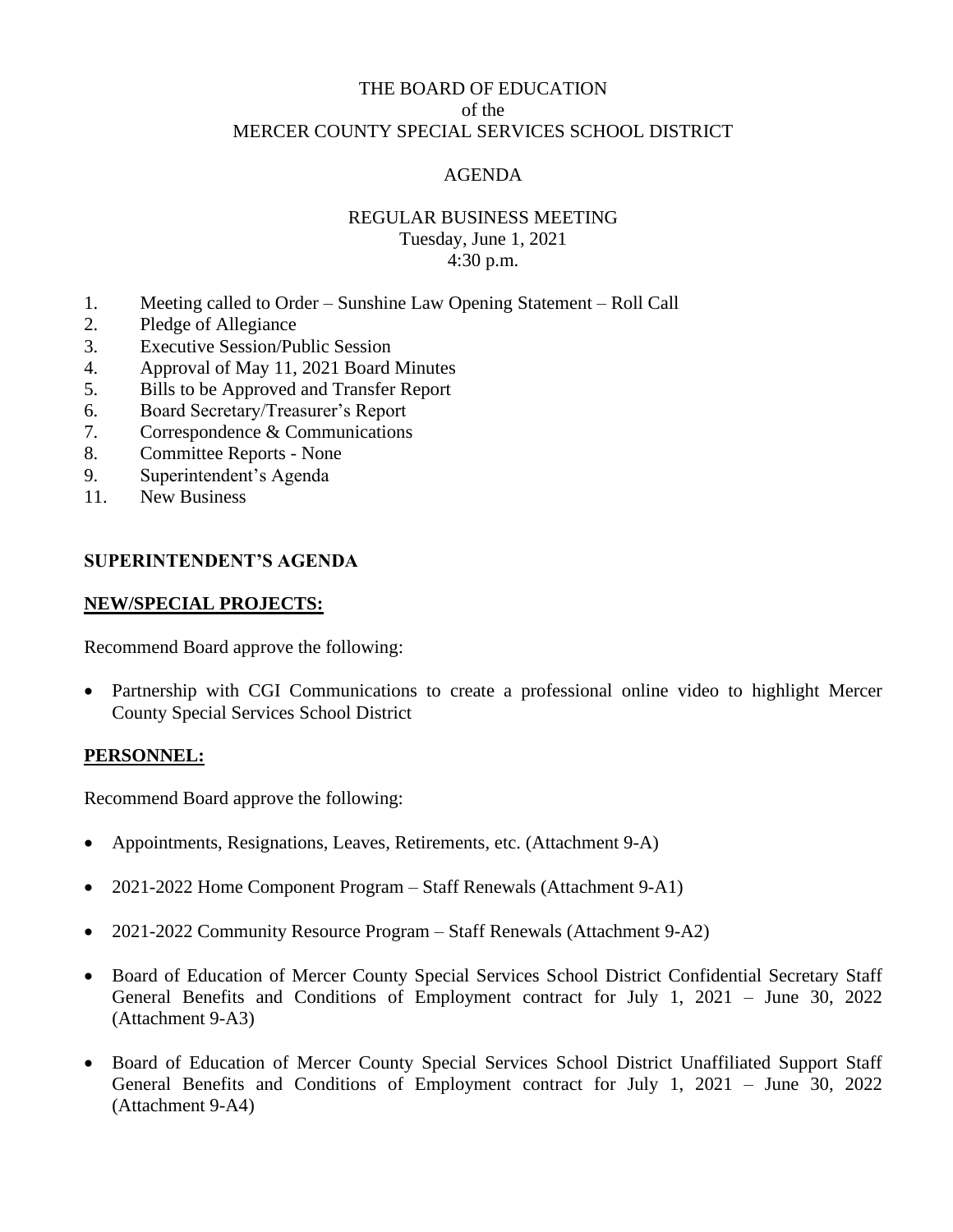- Accept/Ratify Special Agreement as it relates to Employee #4220, effective date 04/27/2021 (Confidential copy sent to Board members)
- Approve resolution accepting the resignation of Dr. Kimberly J. Schneider, due to retirement, effective June 30, 2021 (Attachment 9-A5)

# **MISCELLANEOUS:**

Recommend Board approve the following:

• 2020-2021 Governor's Educator of the Year and Educational Services Professional of the Year Recipients:

Mercer High School – Teacher: Jessica Jordan Educational Service Professional: Jennifer Bilgrav

Mercer Elementary School – Teacher: Lauren Cooper Educational Service Professional: Jennifer Semple

Joseph F. Cappello School – Teacher: Bobbi Shamy Parker Educational Service Professional: Susan Ettman

• 2020-2021 Para-Professional of the Year Recipients:

Mercer High School – Melissa Nolan Mercer Elementary – Deborah Barrett Joseph F. Cappello – Sandi Caffarello

- Submit the Project Child Clinic Grant in the amount of \$19,329.00 for the period of 07/01/2021 06/30/2022
- Submit the Special Child Health Services County grant for \$104,345.00 for the period of 07/01/2021 06/30/2022
- Submit the Project Adults Grant for \$100,000.00 for the period of 07/01/2021 06/30/2022
- Revised and/or New Policies, Regulations, or By-Laws First Reading

**First Reading** -- Revised and/or New Policies, Regulations, or By-Laws

*BYLAWS* None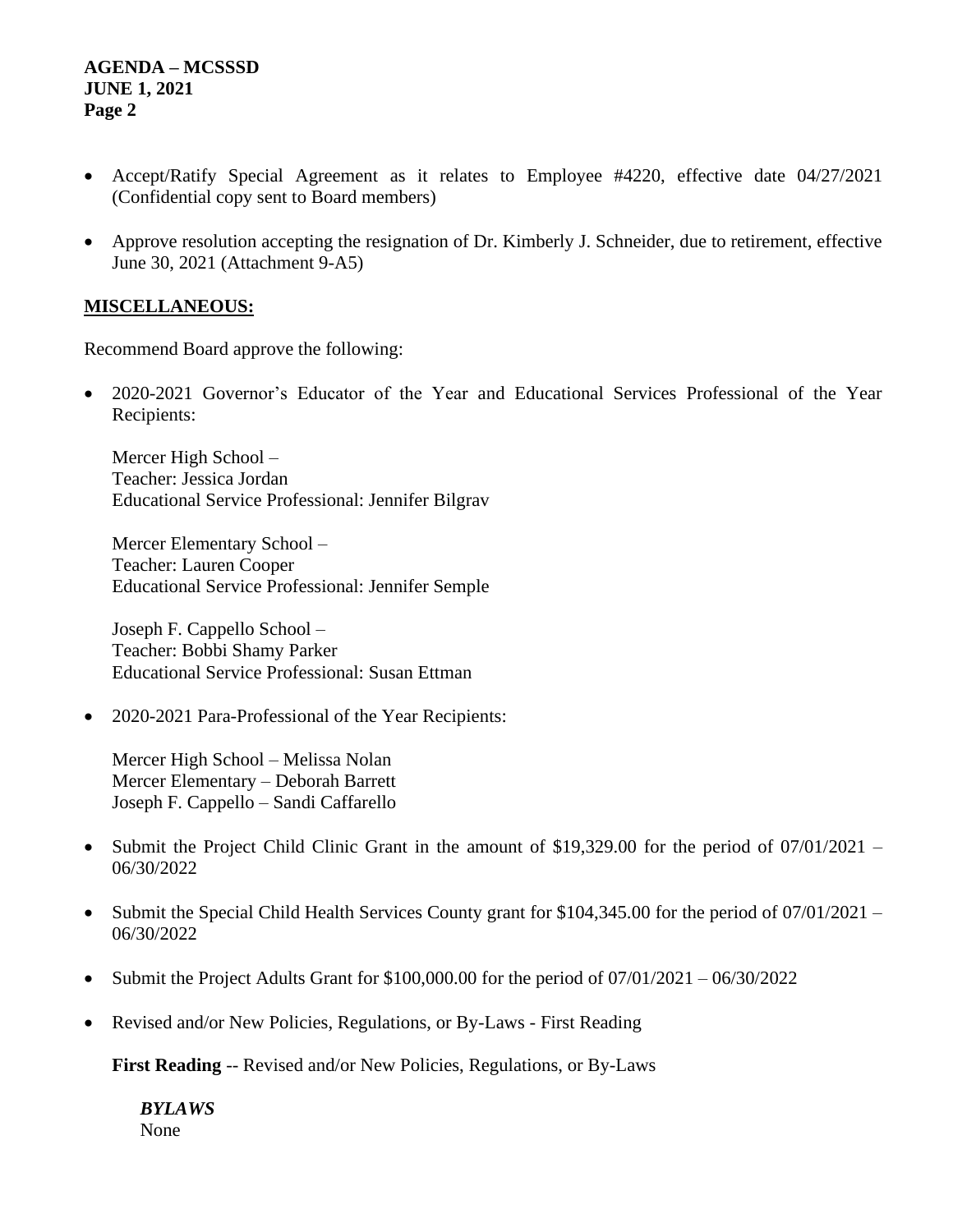> *POLICIES* None

*REGULATIONS* None

**Second Reading** -- Revised and/or New Policies, Regulations, or By-Laws

*BYLAWS* None

*POLICIES* None

# *REGULATIONS*

None

**Abolished** -- Policies, Regulations, or By-Laws None

# **REPORTS:**

Recommend Board approve the following:

- Fire and Security Drill(s) for the period of July 2020 through March 2021 and the month of May 2021 (Attachment 9-B)
- **Month Investigations HIB Non-HIB** July 0 0 0 0 August 0 0 0 0 September 0 0 0 0 October 0 0 0 0 November 0 0 0 0 December  $\begin{vmatrix} 0 & 1 & 0 \\ 0 & 0 & 0 \end{vmatrix}$  0 January  $\begin{array}{|c|c|c|c|c|} \hline 0 & 0 & 0 \\ \hline \end{array}$  0 0 February 0 0 0 0 March 1 0 1 April 0 0 0 0 May  $\begin{array}{|c|c|c|c|c|} \hline \text{May} & \text{O} & \text{O} & \text{O} \ \hline \end{array}$

**TOTAL** 1 0 1

• Harassment, Intimidation & Bullying as of May 2021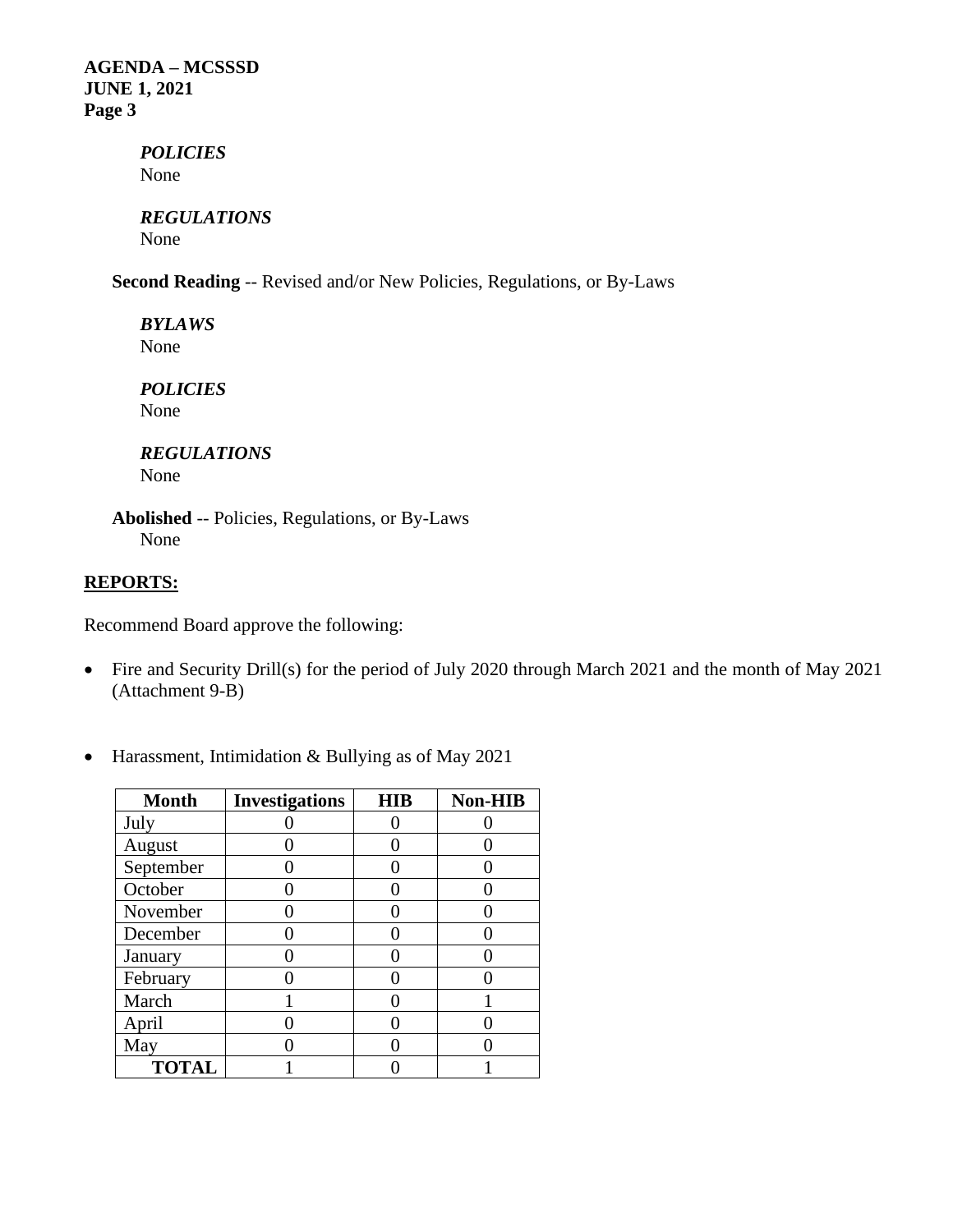• Enrollment Data as of May 2021

|               | <b>July</b> | Aug | <b>Sep</b> | Oct | <b>Nov</b> | $Dec \mid Jan \mid Feb$ |     |     | <b>Mar</b> | Apr | May | Jun<br>e |
|---------------|-------------|-----|------------|-----|------------|-------------------------|-----|-----|------------|-----|-----|----------|
| 2019-<br>2020 | 497         | 498 | 548        | 546 | 546        | 551                     | 544 | 559 | 563        | 561 | 561 | 560      |
| 2020-<br>2021 | 428         | 428 | 496        | 501 | 503        | 505                     | 506 | 502 | 501        | 501 | 502 |          |

|                                 | 04/30/2021 | 05/31/2021 |
|---------------------------------|------------|------------|
| Mercer High School              | 241        | 245        |
| <b>Mercer Elementary School</b> | 189        | 189        |
| <b>Regional Day</b>             |            |            |
| Joseph F. Cappello School       |            |            |
| TOTAI:                          |            |            |

# 11. **NEW BUSINESS**

Recommend Board approve the following:

- a. Approve to contract with Attorney Walter R. Bliss, Jr. for legal services as Board Attorney for the period beginning July 1, 2021 through June 30, 2022 in the amount of \$54,056 (Attachment 11-a).
- b. Approve the professional services agreement of David N. Sharlin, P.O., F.A.A.P. as the School Medical Director for the 2021/2022 school year in the amount of \$55,805 (Attachment 11-b).
- c. Approve Resolution authorizing the District Purchasing Agent to make purchases of goods and services with State contract vendors for the 2021/2022 school year (Attachment 11-c).
- d. Approve the Resolution to Transfer the Integrated Preschool Program Enterprise Fund in the Amount of \$37,392.38 to the Clinic Enterprise Fund (Attachment 11-d).
- e. Approve the Amendment to Provide Fixed Rate Insured Prescription Drug Management Services (Attachment 11-f).
- f. Approve Prior Nami Business Systems to cover maintenance on the following District owned Sharp and Canon Copiers; #SMD00562 at \$396/year, #LTA00508 @ \$660/year, #8506123X @ \$137.50/year, #8506093 @ \$137.50/year, #05002485 @ \$825/year, #55010258 @ \$2400/year, XWZ00500 @ \$1320/year and XWZ00501 @ \$1320/year or the period 7/1/2021 through 6/30/2022.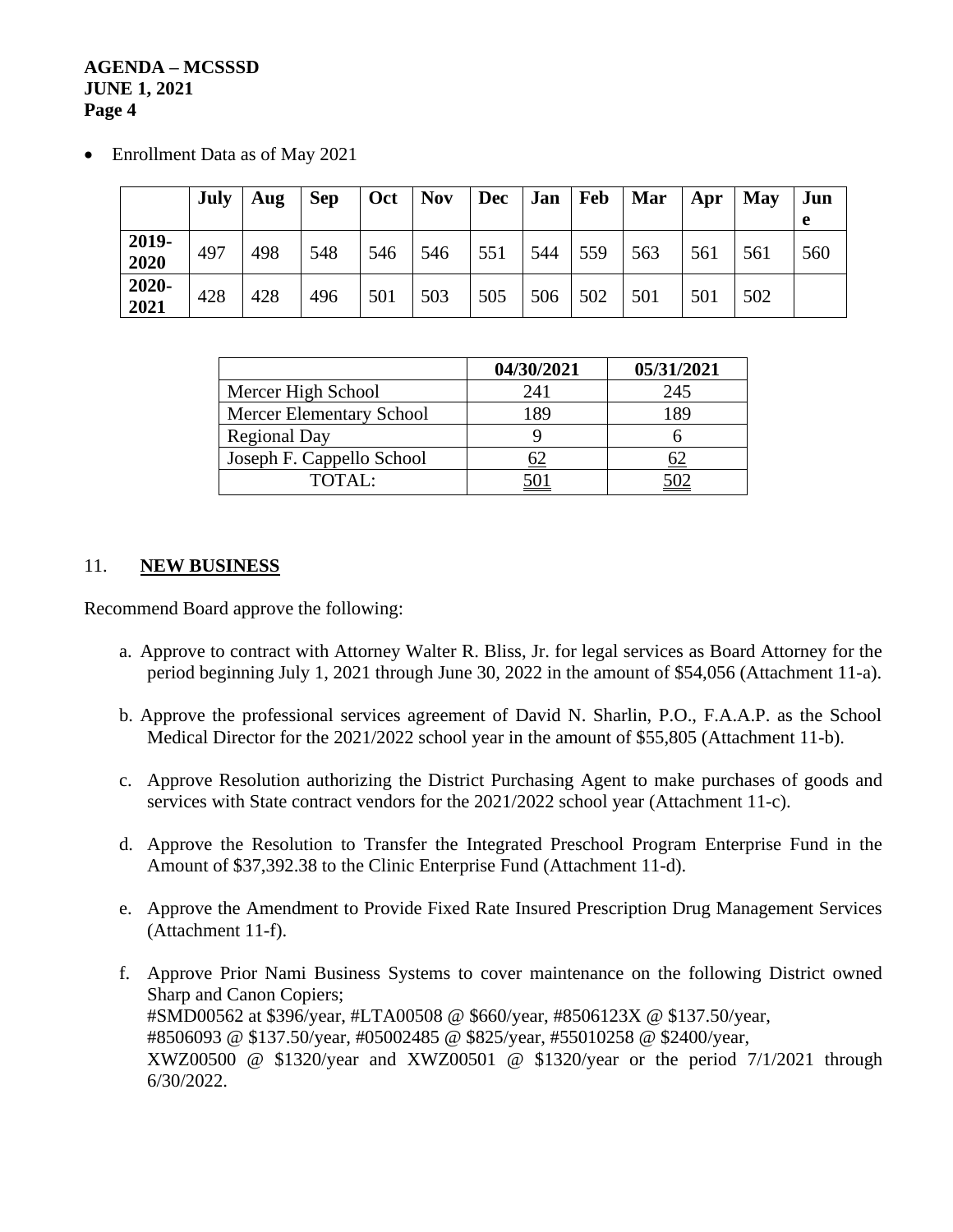- g. Approve Agreement for Local Education Agencies (LEA-Mercer County Special Services School District) Consolidating School Meal Programs with Mercer County Technical Schools MCTS) in order to support the MCTS full-time academies and Rubino Academy students for the 2021/2022 school year (Attachment 11-g).
- h. Approve to award the RFP for therapy Services for the 2021/2022 school year as follows:

| <b>RFP 22-01</b>        | <b>AWARDED</b>        | <b>SERVICE AT</b> | <b>SERVICE AT</b> | <b>AAC</b>        |
|-------------------------|-----------------------|-------------------|-------------------|-------------------|
| Occupational            | <b>VENDOR</b>         | <b>SCHOOL</b>     | <b>HOME</b>       | <b>EVALUATION</b> |
| <b>Therapy</b>          | <b>Therapy Source</b> |                   |                   |                   |
| <b>RFP 22-02</b>        | Jump Ahead            |                   |                   |                   |
| <b>Physical Therapy</b> |                       |                   |                   |                   |
| <b>RFP 22-03</b>        |                       |                   |                   |                   |
| <b>Speech Therapy</b>   |                       |                   |                   |                   |

- i. Approve the Community Resource Team Fee, Community Resource Assessment Service Fee Schedule - 2021/22 school year, Project Child Clinic Grant Services Fee Schedule - 2021/2022 school year (Attachment 11-i).
- j. Approve the BusBoss Support Agreement and the Districtpatrol Service  $\&$  Support Agreements. in the amount of \$2,520 beginning July 1, 2021 through June 30, 2022 (Attachment 11-j).
- k. Approve the annual maintenance and support of the District's Policy and Regulation Manuals and annual subscription to New Jersey School Digest for the 2021/22 school year to Strauss Esmay Associates, LLP for \$4,290.
- l. Approve renewal of System 3000 software and license support fee of \$27,028 for payroll, personnel, accounting and employee portal fee of \$3,329 and hosting fee of \$5,406 for the 2021/22 school year for a total of \$35,763.
- m.Approve Pitney Bowes Postage Meter Rental for DM475 Mailing Machine to cover 7/1/2021 to 6/30/2022 at \$171/quarter and \$571.50/year for Service agreement.
- n. Agreement to contract with Dr. William P Hayes of Alexander Road Associates in Psychiatry, Psychology & Counseling, Princeton, NJ, for assessment services in the 2021/2022 school year at a rate of \$595 per assessment hour (Attachment 11-n).
- o. Approve to renew Cooperative Purchasing Agreements in 2021/2022 with the following: Hunterdon Educational Services Commission, Education Services Commission of New Jersey (formerly MRESC) and Mercer County Cooperative Purchasing System.
- p. Approve the Contract with Eastern Armored Services, Inc. to transport District deposits from Mercer High School to PNC Bank per scheduled dates for the period September 1, 2021 thru June 30, 2022 at \$36. per diem (Attachment 11-p).